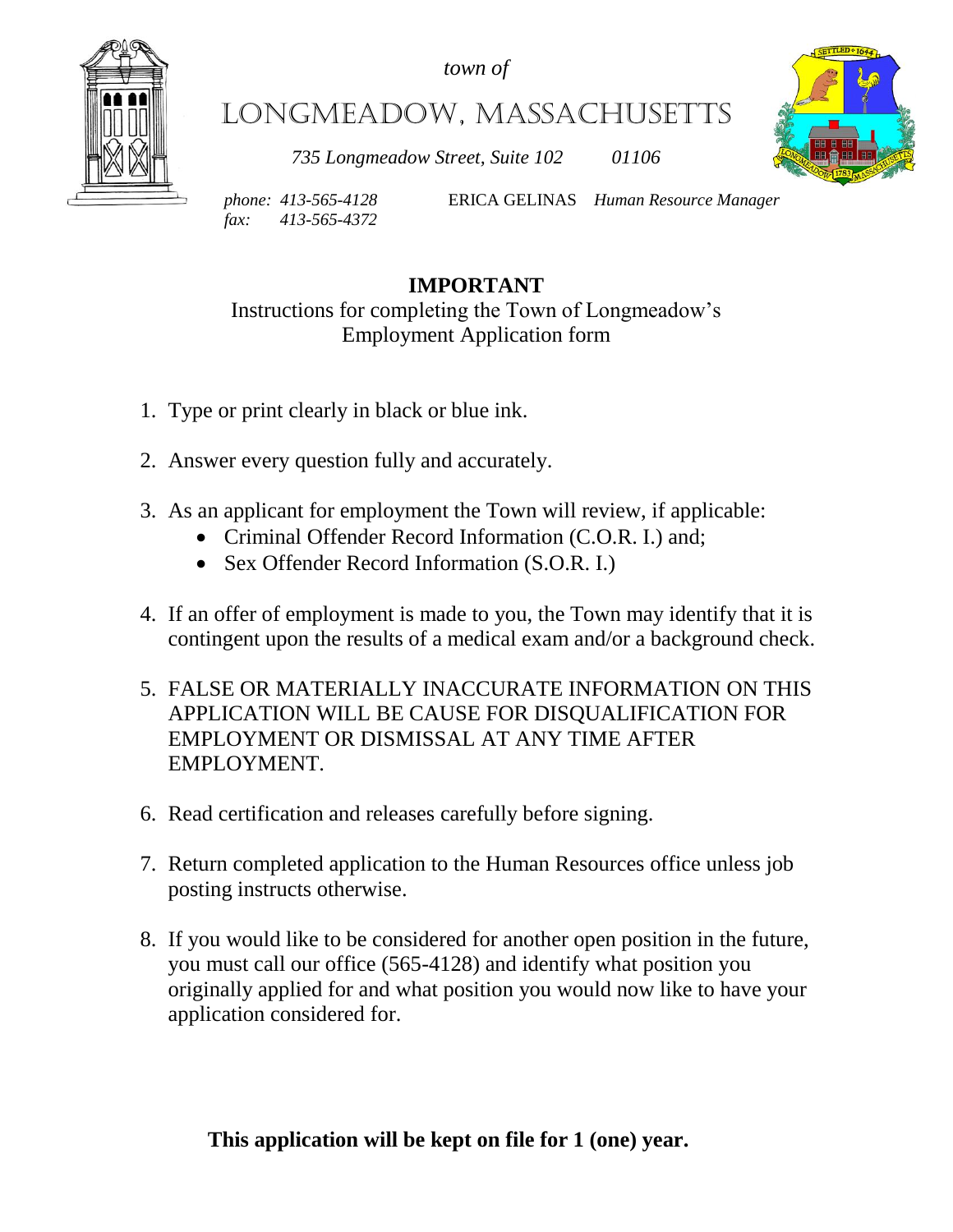231 Maple Road, Greenwood Center, Longmeadow, MA 01106 Employment Application



Please read and answer each question in this application, yourself, as completely and accurately as possible. Do not omit any answers. "**See Resume" is not an acceptable response to any of the questions**; however, a resume may be attached. An unsigned or incomplete application will not be processed.

If you require an accommodation in order to participate in any phase of the application process, because of a physical or mental disability, please make that fact known and a reasonable accommodation shall be made.

**The Town of Longmeadow is an Equal Opportunity Employer. It is the policy of the Town of Longmeadow to afford equal opportunity to all qualified persons regardless of race, color, religious creed, national origin, ancestry, sex, age, criminal record, handicap (disability), mental illness, retaliation, sexual harassment, sexual orientation, genetics, or any other legally protected status. The Town of Longmeadow is committed to providing a reasonable accommodation if necessary to perform the essential functions of the job (except where age or sex is a bona fide occupational qualification as allowed by the Civil Rights Act of 1964).**

| <b>PART TIME</b> $\Box$<br>FULL TIME $\square$<br><b>APPLICANT INFORMATION-</b>                                                                                                   |                                                                                                                                                               |                                       |                       |                                   |  |  |  |  |  |
|-----------------------------------------------------------------------------------------------------------------------------------------------------------------------------------|---------------------------------------------------------------------------------------------------------------------------------------------------------------|---------------------------------------|-----------------------|-----------------------------------|--|--|--|--|--|
| <b>POSITION YOU ARE APPLYING FOR:</b>                                                                                                                                             |                                                                                                                                                               |                                       |                       |                                   |  |  |  |  |  |
| Last Name                                                                                                                                                                         | First                                                                                                                                                         |                                       | M.I.                  | Date                              |  |  |  |  |  |
| <b>Street</b><br><b>Address</b>                                                                                                                                                   |                                                                                                                                                               |                                       | Apartment/Unit #      |                                   |  |  |  |  |  |
| City                                                                                                                                                                              | <b>State</b>                                                                                                                                                  |                                       | ZIP                   |                                   |  |  |  |  |  |
| Home<br>Phone                                                                                                                                                                     |                                                                                                                                                               |                                       | Cell Phone            |                                   |  |  |  |  |  |
| Date<br>Available                                                                                                                                                                 | Email address                                                                                                                                                 |                                       |                       |                                   |  |  |  |  |  |
| Are you legally authorized to work in<br>the United States?                                                                                                                       | YES $\Box$                                                                                                                                                    | $NO$ $\Box$                           |                       |                                   |  |  |  |  |  |
| Have you ever been employed with us<br>before?                                                                                                                                    | YES $\square$                                                                                                                                                 | $NO \Box$                             | If so, when?          |                                   |  |  |  |  |  |
| Do any of your relatives work for the<br>Town of Longmeadow?                                                                                                                      | YES $\Box$<br>$NO \Box$                                                                                                                                       |                                       |                       | If yes, name and<br>relationship? |  |  |  |  |  |
| This position may require you to work<br>on Holidays and weekends. Are you<br>available on Holidays and weekends?                                                                 | YES $\Box$<br>This position may require you to work daytime hours and<br>evenings, are you able to work this type of schedule?<br><b>NO</b><br>$\mathbb{R}^n$ |                                       |                       |                                   |  |  |  |  |  |
| Are you available for on-call or<br>standby?                                                                                                                                      |                                                                                                                                                               |                                       |                       |                                   |  |  |  |  |  |
| <b>EDUCATION</b>                                                                                                                                                                  |                                                                                                                                                               |                                       |                       |                                   |  |  |  |  |  |
| <b>High School</b>                                                                                                                                                                |                                                                                                                                                               | <b>Address</b>                        |                       |                                   |  |  |  |  |  |
| $1 \square 2 \square$<br># of years<br>Did you graduate?<br>$3 \square 4 \square$<br>completed?                                                                                   |                                                                                                                                                               | YES $\Box$<br>NO.<br>$\Box$<br>Degree |                       |                                   |  |  |  |  |  |
| <b>College</b>                                                                                                                                                                    |                                                                                                                                                               | Address                               |                       |                                   |  |  |  |  |  |
| # of years<br>$1 \square 2 \square$<br>Did you graduate?<br>$3 \square 4 \square$<br>attended?                                                                                    |                                                                                                                                                               | $YES$ $\Box$                          | $NO$ $\Box$<br>Degree |                                   |  |  |  |  |  |
| Graduate                                                                                                                                                                          |                                                                                                                                                               | Address                               |                       |                                   |  |  |  |  |  |
| # of years<br>$1 \square 2 \square$<br>Did you graduate?<br>attended?<br>$3 \square 4 \square$                                                                                    |                                                                                                                                                               | YES $\Box$                            | $NO$ $\Box$<br>Degree |                                   |  |  |  |  |  |
| <b>Other</b>                                                                                                                                                                      |                                                                                                                                                               | Address                               |                       |                                   |  |  |  |  |  |
| # of years<br>$1 \square 2 \square$<br>$3 \square 4 \square$<br>attended?                                                                                                         | Did you graduate?                                                                                                                                             | YES $\Box$                            | $NO \Box$             | Degree                            |  |  |  |  |  |
| Are you currently furthering your education? Yes $\Box$<br>No<br>Please list any schools or programs in which you are enrolled and the anticipated graduation or completion date. |                                                                                                                                                               |                                       |                       |                                   |  |  |  |  |  |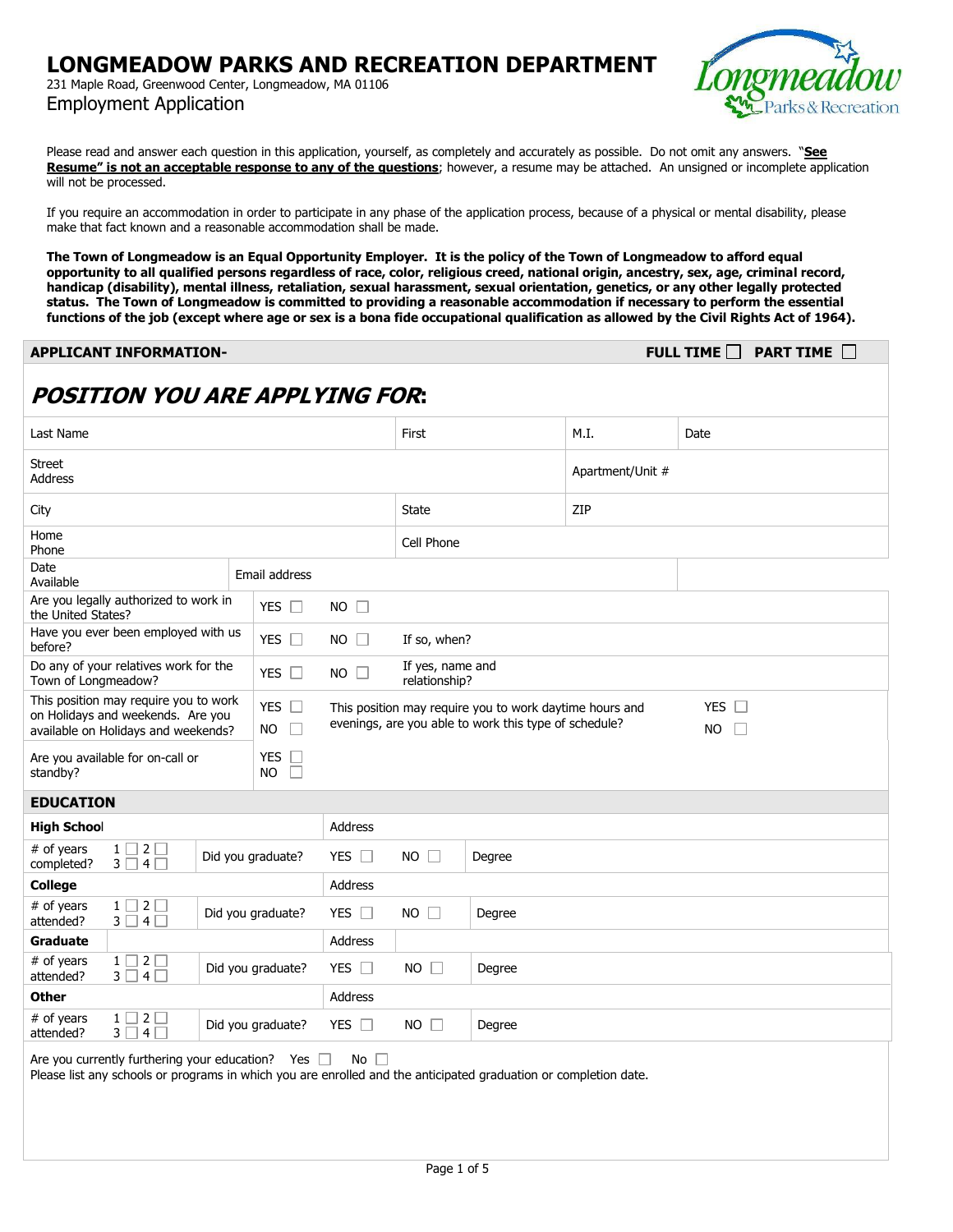# **TRAINING**

Please list any Training Courses/ Seminars related to position for which you are applying.

## **CERTIFICATIONS/LICENSES**

Please list any current certification(s)/ license(s) which you possess. (Please be prepared to provide verification, if requested)

## **SPECIALIZED SKILLS**

Please list any special skills you feel may be helpful to us in considering your application.

| <b>REFERENCES</b>                                                                                                                                                                                                                   |  |  |              |                          |               |  |  |  |
|-------------------------------------------------------------------------------------------------------------------------------------------------------------------------------------------------------------------------------------|--|--|--------------|--------------------------|---------------|--|--|--|
| Please list three professional references.                                                                                                                                                                                          |  |  |              |                          |               |  |  |  |
| 1. Full Name                                                                                                                                                                                                                        |  |  | Relationship |                          |               |  |  |  |
| Company                                                                                                                                                                                                                             |  |  | Phone        | (                        | $\lambda$     |  |  |  |
| Address                                                                                                                                                                                                                             |  |  |              |                          |               |  |  |  |
| How long have you<br>known this person?                                                                                                                                                                                             |  |  |              |                          |               |  |  |  |
| 2. Full Name                                                                                                                                                                                                                        |  |  | Relationship |                          |               |  |  |  |
| Company                                                                                                                                                                                                                             |  |  | Phone        | $\overline{\phantom{a}}$ | $\mathcal{E}$ |  |  |  |
| <b>Address</b>                                                                                                                                                                                                                      |  |  |              |                          |               |  |  |  |
| How long have you<br>known this person?                                                                                                                                                                                             |  |  |              |                          |               |  |  |  |
| 3. Full Name                                                                                                                                                                                                                        |  |  | Relationship |                          |               |  |  |  |
| Company                                                                                                                                                                                                                             |  |  | Phone        | $\overline{(\ }$         | $\mathcal{E}$ |  |  |  |
| <b>Address</b>                                                                                                                                                                                                                      |  |  |              |                          |               |  |  |  |
| How long have you<br>known this person?                                                                                                                                                                                             |  |  |              |                          |               |  |  |  |
| PREVIOUS EMPLOYMENT- YOU MAY INCLUDE ANY VERIFIED WORK PERFOMED ON A VOLUNTEER BASIS.                                                                                                                                               |  |  |              |                          |               |  |  |  |
| You may exclude organizations which indicate race, color, religion, creed, gender, national origin, age, disability, marital or military status, genetic<br>information, sexual orientation, or any other legally protected status. |  |  |              |                          |               |  |  |  |
| Employer 1                                                                                                                                                                                                                          |  |  | Phone        | $\left($                 | $\mathcal{C}$ |  |  |  |
| Address                                                                                                                                                                                                                             |  |  | Supervisor   |                          |               |  |  |  |
| Job Title                                                                                                                                                                                                                           |  |  |              |                          |               |  |  |  |
| Responsibilities                                                                                                                                                                                                                    |  |  |              |                          |               |  |  |  |
| To<br>Reason for Leaving<br>From                                                                                                                                                                                                    |  |  |              |                          |               |  |  |  |
| May we contact your previous supervisor for a reference?<br>YES $\Box$<br>$NO$ $\Box$                                                                                                                                               |  |  |              |                          |               |  |  |  |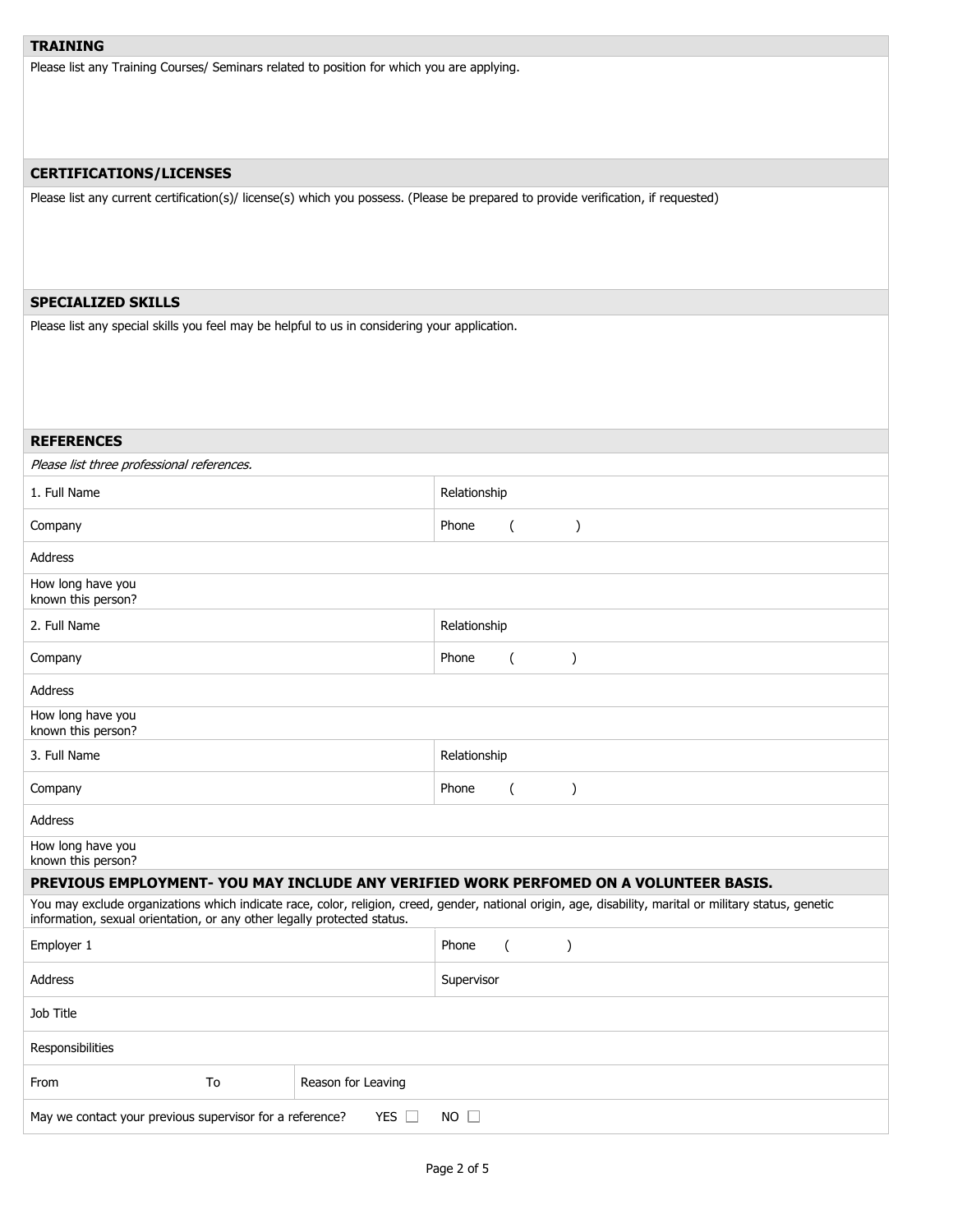| Employer 2                                                                                |                          |                    | Phone       | $\overline{(\ }$<br>$\mathcal{C}$          |  |  |  |
|-------------------------------------------------------------------------------------------|--------------------------|--------------------|-------------|--------------------------------------------|--|--|--|
| Address                                                                                   |                          |                    |             | Supervisor                                 |  |  |  |
| Job Title                                                                                 |                          |                    |             |                                            |  |  |  |
| Responsibilities                                                                          |                          |                    |             |                                            |  |  |  |
| From                                                                                      | To                       | Reason for Leaving |             |                                            |  |  |  |
| May we contact your previous supervisor for a reference?<br>YES $\Box$<br>$NO \square$    |                          |                    |             |                                            |  |  |  |
| Employer 3<br>Phone                                                                       |                          |                    |             | $\overline{(\ }$<br>$\mathcal{C}^{\prime}$ |  |  |  |
| Address                                                                                   |                          |                    |             | Supervisor                                 |  |  |  |
| Job Title                                                                                 |                          |                    |             |                                            |  |  |  |
| Responsibilities                                                                          |                          |                    |             |                                            |  |  |  |
| From                                                                                      | Reason for Leaving<br>To |                    |             |                                            |  |  |  |
| May we contact your previous supervisor for a reference?<br>YES $\square$<br>$NO \square$ |                          |                    |             |                                            |  |  |  |
| Employer 4                                                                                |                          |                    |             | Phone<br>$\overline{(\ }$<br>$\mathcal{E}$ |  |  |  |
| Address                                                                                   |                          |                    |             | Supervisor                                 |  |  |  |
| Job Title                                                                                 |                          |                    |             |                                            |  |  |  |
| Responsibilities                                                                          |                          |                    |             |                                            |  |  |  |
| From                                                                                      | To                       | Reason for Leaving |             |                                            |  |  |  |
| May we contact your previous supervisor for a reference?<br>YES $\square$                 |                          |                    | $NO$ $\Box$ |                                            |  |  |  |
| Employer 5                                                                                |                          |                    |             | Phone<br>$\lambda$<br>$\overline{(\ }$     |  |  |  |
| Address                                                                                   |                          |                    | Supervisor  |                                            |  |  |  |
| Job Title                                                                                 |                          |                    |             |                                            |  |  |  |
| Responsibilities                                                                          |                          |                    |             |                                            |  |  |  |
| From                                                                                      | To                       | Reason for Leaving |             |                                            |  |  |  |
| YES $\square$<br>NO $\square$<br>May we contact your previous supervisor for a reference? |                          |                    |             |                                            |  |  |  |
| Employer 6                                                                                |                          |                    |             | Phone<br>$\overline{(\ }$<br>)             |  |  |  |
| Address                                                                                   |                          |                    |             | Supervisor                                 |  |  |  |
| Job Title                                                                                 |                          |                    |             |                                            |  |  |  |
| Responsibilities                                                                          |                          |                    |             |                                            |  |  |  |
| From                                                                                      | To                       | Reason for Leaving |             |                                            |  |  |  |
| May we contact your previous supervisor for a reference?<br>YES $\square$                 |                          |                    |             | $NO$ $\Box$                                |  |  |  |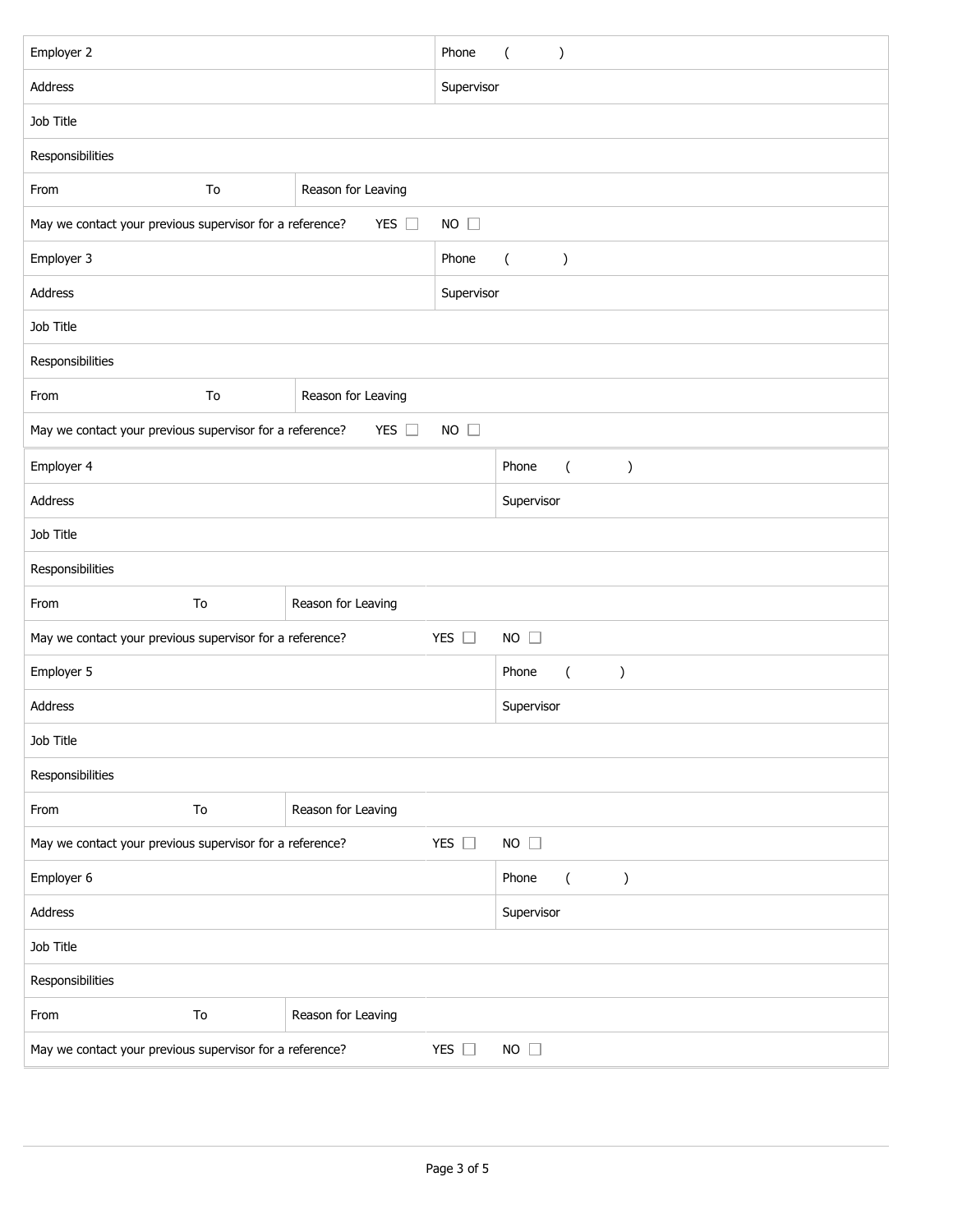## **MILITARY SERVICE (OPTIONAL)**

Branch Number of Years of Number of Years of

Rank at Natik at a strong of Discharge Type of Discharge Type of Discharge

If other than honorable, explain

#### **LETTER OF INTEREST**

Please tell us why you are interested in employment with the Town of Longmeadow's Parks and Recreation Department.

### **SPECIAL NOTICES**

#### **LIE DETECTOR NOTICE-**

It is unlawful in Massachusetts to require or administer a lie detector test as a condition of employment or continued employment. An employer who violates this law is subject to criminal penalties and civil liability.

Service

#### **PRIVACY ACT OF 1974-**

Title 5, United States Code Section 552a of the Privacy Acts generally prohibits federal governmental agencies from disclosing information in its possession concerning an individual's education, financial transactions, or criminal and employment history. You will be asked to initial and sign a statement appended to this application which will ask you to waive specific rights and authorize the Town of Longmeadow as well as other individuals or organizations to release information to allow for evaluation of your suitability for the employment you seek.

#### **APPLICANT STATEMENT**

#### **Please read this statement carefully and initial each paragraph after printing application. If you have any questions, please ask a representative before signing.**

I hereby authorize the Town of Longmeadow, its agents and representatives to investigate my references, work records, education and other matters related to my suitability for employment and, further, authorize my current and former employers to disclose to the Town of Longmeadow any and all letters, reports and other information pertaining to my employment with them, without giving me prior notice of such disclosure.

I hereby release the Town of Longmeadow, its agents and representatives, my current and former employers, educators, the references I give and all other persons or organizations disclosed by myself from any and all claims, demands or liabilities arising out of or in any way related to investigation or disclosure related to this employment.

I understand and agree that nothing contained in the application or conveyed to me during any interview which may be granted is intended to create an employment contract, implied or explicit, between me and the Town of Longmeadow.

I understand and agree that the Town of Longmeadow does not discriminate on the basis of race, color, religious creed, national origin, ancestry, sex, age, criminal record, handicap (disability), mental illness, retaliation, sexual harassment, sexual orientation, genetics, or any other legally protected status.

I understand and agree that if offered employment, I will, as a condition of employment, be required to submit proof of my identity and legal right to work in the United States.

I understand and agree that if offered employment, the offer may be contingent on several factors, depending on the position that I am offered. These may include my passing a pre-employment physical and alcohol and drug testing, the successful completion of medical and physical abilities tests, and CORI (Criminal Offender Record Information) inquiry. I further may be required to provide proof of certifications, records and licensures required to perform the duties of the position I am offered, or to attend and successfully complete training.

I understand and agree that if I accept employment, with the Town of Longmeadow the employment relationship is strictly voluntary and at our mutual will. I understand that if employed, my employment is for no definite period and may be terminated at any time by myself or the town provided my employment is subject to just cause provisions in a contract governing my employment. No promises or representations are binding on the Town of Longmeadow unless made through motion by the Select Board or in writing and signed by the Town Manager.

I understand and agree that if I accept employment, I will follow The Town of Longmeadow Harassment/Sexual Harassment policy, the Town of Longmeadow Drug Free Workplace policy and all other policies and regulations established as a condition of employment for all town employees as they exist or as they may be modified or amended from time to time.